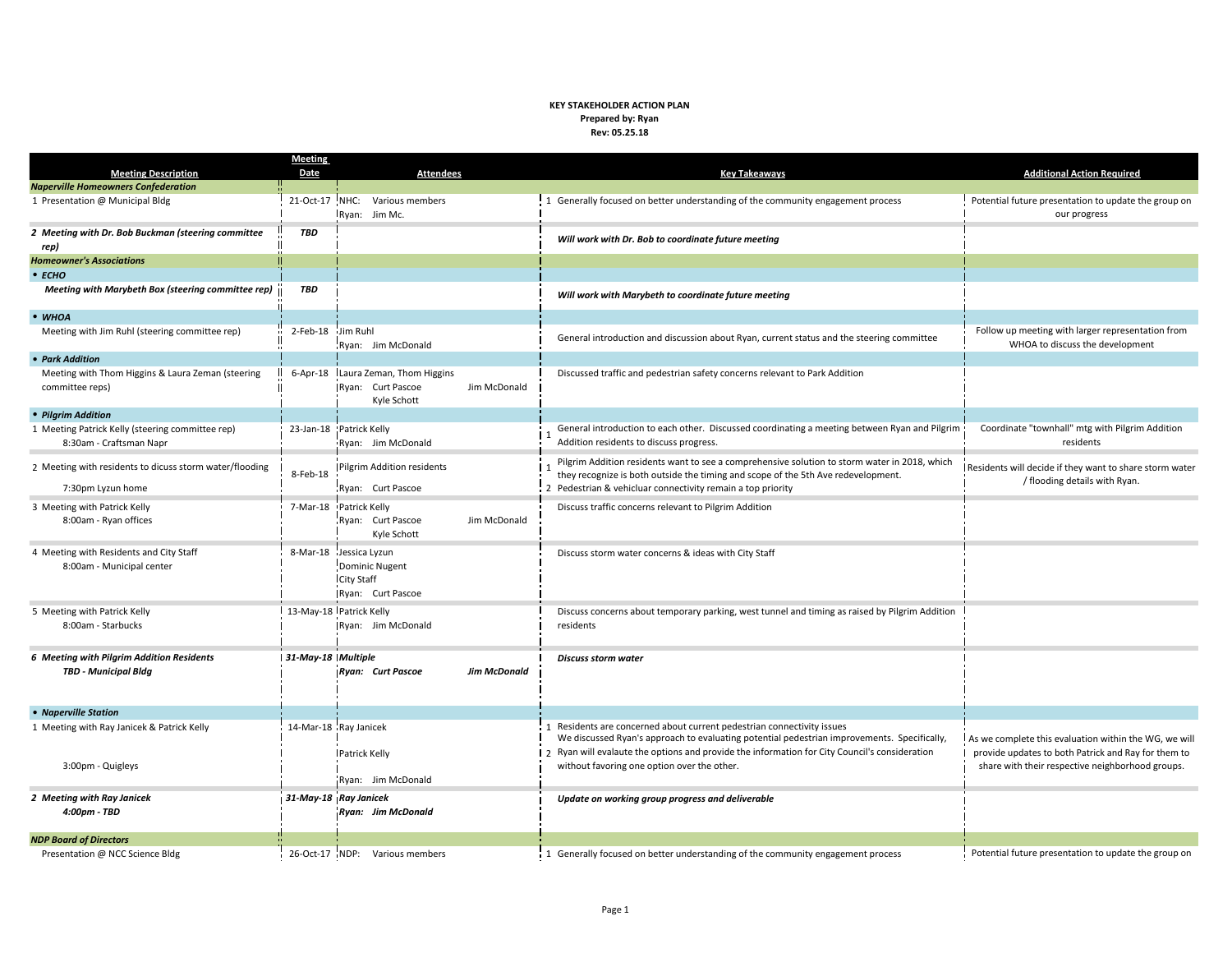|                                                                                    | <b>Meeting</b> |                                                                                                                             |                                           |                                                                                                                                                                                                                                 |                                                                                                                                      |
|------------------------------------------------------------------------------------|----------------|-----------------------------------------------------------------------------------------------------------------------------|-------------------------------------------|---------------------------------------------------------------------------------------------------------------------------------------------------------------------------------------------------------------------------------|--------------------------------------------------------------------------------------------------------------------------------------|
| <b>Meeting Description</b>                                                         | Date           | <b>Attendees</b>                                                                                                            |                                           | <b>Key Takeaways</b>                                                                                                                                                                                                            | <b>Additional Action Required</b>                                                                                                    |
|                                                                                    |                | Ryan: Jim Mc., Clare S, Curt P, Kyle S.                                                                                     |                                           | 2 Answered questions about potential uses, market demand, etc.                                                                                                                                                                  | our progress                                                                                                                         |
| <b>DuPage Children's Museum</b>                                                    |                |                                                                                                                             |                                           |                                                                                                                                                                                                                                 |                                                                                                                                      |
| 1 Building Strategy Committee Mtg @ Museum                                         | 6-Nov-17       | DCM: Sarah Orleans & Committee<br>Ryan: Jim Mc. & Kyle S.                                                                   |                                           | 1 Prefer to stay in current location<br>Would consider moving within the development if a new location provides similar visibility and<br>access to Washington and offers the opportunity to improve other functional aspects   | Future meetings to work through program options,<br>location, etc.                                                                   |
| 2 Progress meeting with Sarah Orleans<br>8am - The Craftsman                       | 15-Feb-18 DCM: | Sarah Orleans<br>Jim McDonald<br>Ryan:                                                                                      |                                           | 1 Provide an update and discuss both Ryan and DCM progress                                                                                                                                                                      | Another follow up meeting in 60 days                                                                                                 |
| 3 Progress meeting with Sarah Orleans<br>11:00am - Ryan offices                    | 1-Jun-18       | DCM:<br><b>Sarah Orleans</b><br><b>Jim McDonald</b><br>Ryan:                                                                |                                           | 1 Provide an update and discuss both Ryan and DCM progress                                                                                                                                                                      |                                                                                                                                      |
| <b>NACC Legislative Forum</b>                                                      |                |                                                                                                                             |                                           |                                                                                                                                                                                                                                 |                                                                                                                                      |
| 1 Presentation @ Embassy Suites                                                    |                | 13-Nov-17 NACC: Various members<br>Ryan: Jim Mc., Curt P.                                                                   |                                           | 1 Generally focused on better understanding of the community engagement process<br>2 Answered questions about potential uses, market demand, etc.                                                                               | Potential future presentation to update the group on<br>our progress                                                                 |
| 2 Meeting with Chamber                                                             |                | 19-Jan-18 NACC: Colin Dalough<br>Ryan: Jim McDonald                                                                         | Jessica Hall<br>Kyle Schott               | 1 Discussed Ryan's engagement in the NACC<br>2 Colin and Jessica will identify area businesses that we can reach out and meet                                                                                                   | Follow up with Jessica                                                                                                               |
| <b>METRA / BNSF</b>                                                                |                |                                                                                                                             |                                           |                                                                                                                                                                                                                                 |                                                                                                                                      |
| 1 Introductory meeting with Metra, BNSF and City Staff<br>10:00am - Municipal Bldg | 6-Mar-18       | Metra: Demetrios Skoufis<br>2 others<br>BNSF: Clayton Johanson<br>Amy Emery<br>City:<br>Marcie Schatz<br>Ryan: Jim McDonald | David Kralik<br>Jen Louden<br>Curt Pascoe | 1 Group introduction and discussion<br>2 Update on Ryan's current progress<br>Working to prepare a summary addressing topics such as regional improvement, technology,<br>trends in ridership, and more for Metra/BN review     | Ryan will coordinate a meeting within the coming<br>weeks with Metra team to discuss infrastructure issues<br>and Metra / BNSF input |
| 2 Follow-up meeting                                                                | <b>TBD</b>     | Metra:<br><b>BNSF:</b><br>City:<br>Ryan:                                                                                    |                                           | Will coordinate second meeting with additional progress                                                                                                                                                                         |                                                                                                                                      |
| <b>PACE</b>                                                                        |                |                                                                                                                             |                                           |                                                                                                                                                                                                                                 |                                                                                                                                      |
| 1 Introductory meeting with Pace and City Staff<br>1:00pm - Municipal Bldg         | 8-Mar-18       | Pace:<br>TBD<br>Amy Emery<br>City:<br>Marcie Schatz<br>Ryan: Jim McDonald                                                   | Jen Louden<br>Curt Pascoe                 | 1 1 Ryan provided an update on our progress<br>2 Discuss PACE functional needs for the location                                                                                                                                 | Ryan will coordinate a follow up meeting in the coming<br>weeks                                                                      |
| 2 Follow-up meeting                                                                | <b>TBD</b>     | PACE:<br>City:<br>Ryan:                                                                                                     |                                           | Will coordinate second meeting with additional progress                                                                                                                                                                         |                                                                                                                                      |
| <b>Naperville Park District</b>                                                    |                |                                                                                                                             |                                           |                                                                                                                                                                                                                                 |                                                                                                                                      |
| Meeting with Ray McGury<br>8:00am - Starbucks                                      |                | 18-Jan-18 NPD: Ray McGury<br>Ryan: Jim McDonald                                                                             |                                           | 1 The Park District would like to be engaged as we step forward<br>2 Focus on aligning healthy minds, body and community                                                                                                        | Coordinate a follow up meeting as the concepts evolve                                                                                |
| School District 203 & 204                                                          |                |                                                                                                                             |                                           |                                                                                                                                                                                                                                 |                                                                                                                                      |
| 1 Meeting with Dan Bridges & Karen Sullivan<br>8:00am - Napr Municipal bldg        | 30-Jan-18 ISD: | Karen Sullivan<br>Ryan: Jim McDonald<br>Staff: Marcie Schatz                                                                | Dan Bridges<br>Amy Emery                  | 1 Provided an update regarding our progress with community engagement and discussed next<br>steps                                                                                                                               |                                                                                                                                      |
| 2 Meeting with Dan Bridges<br>8:00am - Napr Municipal bldg                         | 17-May-18 SD:  | Dan Bridges<br>Ryan: Jim McDonald<br>Staff: Linda Laclouche                                                                 | Marcie Schatz                             | Provided an update to the SD. They will be ready and willing to engage once we have developed<br>a concept for review.<br>2 The current overall enrollment is below what the schools in the district are programmed to support. | Schedule a follow up meeting once we better<br>understand the concept                                                                |
| <b>Naperville Senior Task Force</b>                                                |                |                                                                                                                             |                                           |                                                                                                                                                                                                                                 |                                                                                                                                      |
| Meeting with Senior Task Force                                                     | 13-Feb-18 STF: | Jim Hill & 7 others from the task force                                                                                     |                                           | Focus in independent / cost effective living options for seniors. Little available product. Would<br>like to see multi-story apartments or condos.                                                                              |                                                                                                                                      |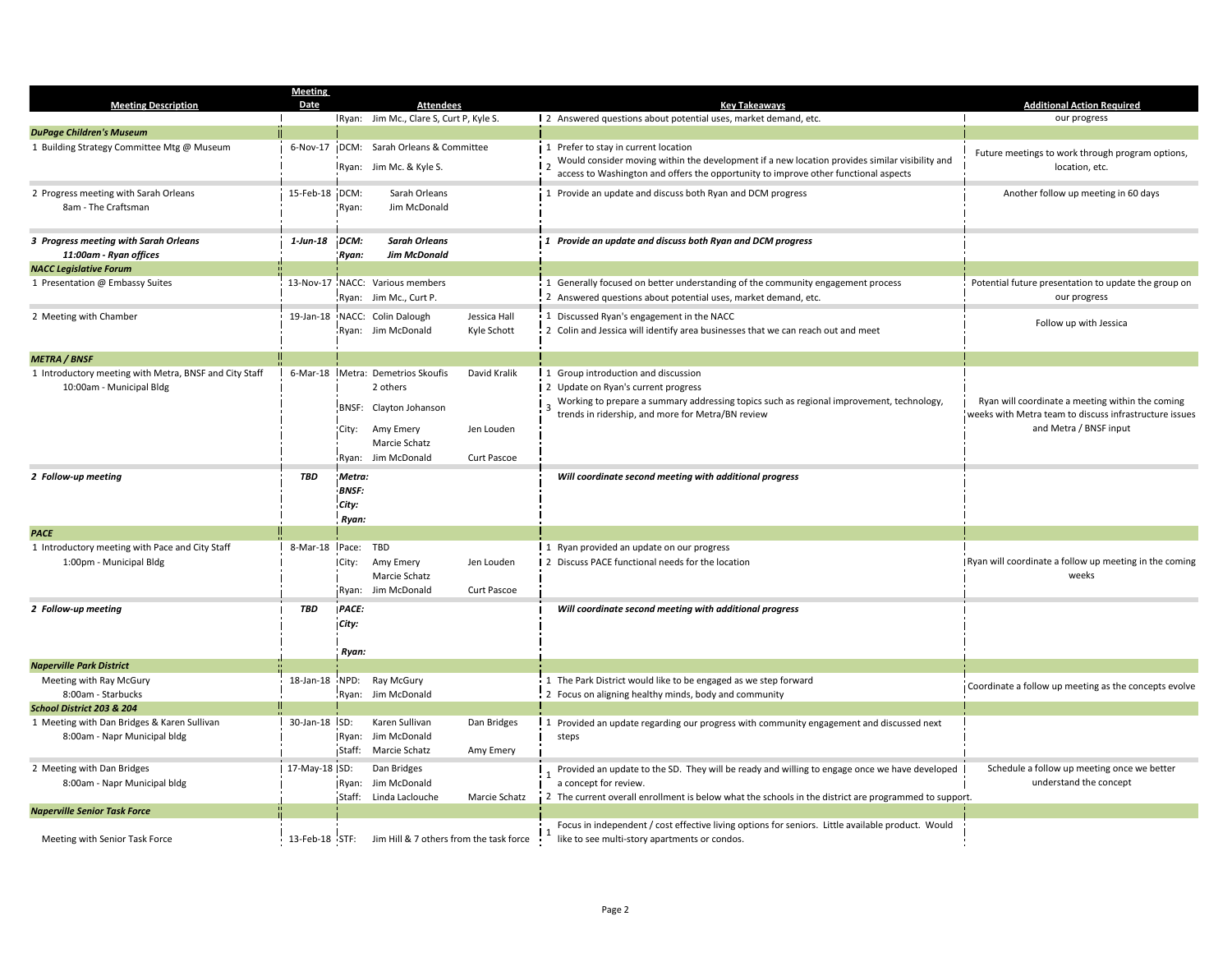|                                                                        | <b>Meeting</b> |                                       |             |                                                                                                                 |                                                                      |
|------------------------------------------------------------------------|----------------|---------------------------------------|-------------|-----------------------------------------------------------------------------------------------------------------|----------------------------------------------------------------------|
| <b>Meeting Description</b>                                             | <b>Date</b>    | <b>Attendees</b>                      |             | <b>Key Takeaways</b>                                                                                            | <b>Additional Action Required</b>                                    |
|                                                                        |                |                                       |             | Seniors are looking for convenient access to wellness/fitness, medical / pharmacy, grocery,                     |                                                                      |
| 8:30am - Napr Municipal bldg                                           |                | Ryan: Jim McDonald                    |             | personal care, etc.                                                                                             |                                                                      |
| <b>North Central College</b>                                           |                |                                       |             | 3 Walkability is key. Folks want to enjoy the communnity regardless of age.                                     |                                                                      |
|                                                                        |                |                                       |             | Ryan provided a general update to NCC regarding the development, highlighting our community                     |                                                                      |
| 1 Mtg with NC College                                                  | 30-Jan-18      | <b>NCC:</b> Dr. Hammond               | Jim Godos   | engagement to date and anticipated next steps                                                                   |                                                                      |
|                                                                        |                |                                       |             | NCC expressed an interest collaborating with Ryan and the City to explore options for improved                  |                                                                      |
| 5pm - TBD                                                              |                | Ryan: Jim McDonald                    |             | connectivity between the campus and 5 <sup>th</sup> Ave                                                         |                                                                      |
|                                                                        |                |                                       |             | NCC may have a need to occupy space within the development area (size, location and timing                      |                                                                      |
|                                                                        |                |                                       |             | TBD)                                                                                                            |                                                                      |
| 2 Presentation to NCC board at annual meeting                          | 24-Feb-18 NCC: | Board members                         |             | 1 Provide an overview of the potential development and our progress                                             |                                                                      |
|                                                                        |                | Jim McDonald<br>Ryan:                 |             |                                                                                                                 |                                                                      |
|                                                                        |                |                                       |             |                                                                                                                 |                                                                      |
| <b>Naperville Housing Advisory Commission</b>                          |                |                                       |             |                                                                                                                 |                                                                      |
| Mtg with members                                                       |                | 5-Feb-18 NHAC: Board                  |             | 1 Provided an update on our progress                                                                            | Potential future presentation to update the group on                 |
| 6:30pm - Napr Municipal bldg                                           |                | Ryan: Jim McDonald                    |             | 2 Would like the redevelopment to include both attainable and affordable housing options                        | our progress                                                         |
|                                                                        |                |                                       |             | 3 Asked Ryan to review "Analysis of Impediments to Fair Housing Choice (AI)"                                    |                                                                      |
| <b>Edward-Elmhurst Health</b>                                          |                |                                       |             |                                                                                                                 |                                                                      |
| Mtg with representatives from EEH                                      | 5-Mar-18       | EEH:<br><b>Bill Kottmann</b>          | Joe Dant    | 1 Provided an update on our progress                                                                            | Potential future presentation to update the group on                 |
| 730am - Edward campus Naperville                                       |                | Annette Kenney                        |             |                                                                                                                 | our progress                                                         |
| <b>YMCA - Downtown Naperville</b>                                      |                |                                       |             |                                                                                                                 |                                                                      |
| Mtg with representatives from YMCA<br>2:30pm - Naperville Bank & Trust | 6-Mar-18       | YMCA: Dick Malone<br><b>Tom Miers</b> | Denise Lam  | 1 Provided an update on our progress                                                                            | Potential future presentation to update the group on<br>our progress |
|                                                                        |                | Ryan: Jim McDonald                    |             |                                                                                                                 |                                                                      |
| <b>Area Business Owners</b>                                            |                |                                       |             |                                                                                                                 |                                                                      |
| • Partners in Performance Auto                                         |                |                                       |             |                                                                                                                 |                                                                      |
| Meeting with James Tomisek                                             | 18-Jan-28 PIP: | James Tomisek                         |             | 1 Consider auto repair, detailing, car wash as a need for area residents, commuters, etc                        | James will continue to follow the project via newsletter             |
| 9am - PIP location                                                     |                | Ryan: Jim McDonald                    |             | 2 Project design should focus on improving pedestrian connectivity                                              | and website.                                                         |
| • BMO                                                                  |                |                                       |             |                                                                                                                 |                                                                      |
| 1 Meeting with BMO                                                     |                | 24-Jan-18 BMO: Hettie Ensign          |             | 1 General update to BMO regarding our progress                                                                  | Provide periodic updates as we progress                              |
| 10am - 1284 Rickert Rd, Naperville                                     |                | Ryan: Jim McDonald                    |             |                                                                                                                 |                                                                      |
| 2 Meeting with BMO                                                     |                | 11-Apr-18 BMO: Hettie Ensign          |             | 1 General update to BMO regarding our progress                                                                  | Provide periodic updates as we progress                              |
| 10am - 1284 Rickert Rd, Naperville                                     |                | Ryan: Jim McDonald                    |             |                                                                                                                 |                                                                      |
| • Silver Crown Valet                                                   |                |                                       |             |                                                                                                                 |                                                                      |
| Meeting with Jim Shanchuck                                             |                | 21-Mar-18 SCV: Jim Shanchuck          |             | 1 Discussed ideas on improving parking function                                                                 |                                                                      |
| 10am - 1284 Rickert Rd, Naperville                                     |                | Ryan: Jim McDonald                    |             |                                                                                                                 |                                                                      |
| • Other                                                                |                |                                       |             |                                                                                                                 |                                                                      |
| <b>5th Avenue Station</b>                                              |                |                                       |             |                                                                                                                 |                                                                      |
| Introductory mtg at Starbucks                                          | 10-Nov-17 5th: | Larry Rubin                           |             | 1 Generally focused on better understanding of the community engagement process                                 |                                                                      |
|                                                                        |                | Ryan: Jim Mc.                         |             | 2 Talked about collaboration                                                                                    | Follow up meeting in January.                                        |
| <b>Commuters</b>                                                       |                |                                       |             |                                                                                                                 |                                                                      |
| Meeting with Katie Sowa (steering committee rep)                       | 6-Feb-18       | Katie Sowa                            |             | 1 General introduction and update for Katie                                                                     | Kaite will provide an email of her thoughts as a                     |
| 3pm - Starbucks                                                        |                | Ryan: Jim McDonald                    |             |                                                                                                                 | commuter prior Metra meeting                                         |
| <b>DuPage PADS</b>                                                     |                |                                       |             |                                                                                                                 |                                                                      |
| <b>Introductory meeting</b>                                            | 9-Apr-18       | <b>Bill Hamik</b>                     |             | 1 General introduction and update                                                                               |                                                                      |
| 8am - TBD                                                              |                | Ryan: Jim McDonald                    |             |                                                                                                                 |                                                                      |
| <b>Residents</b>                                                       |                |                                       |             |                                                                                                                 |                                                                      |
| • Resident                                                             | $5$ -Feb-18    |                                       |             |                                                                                                                 |                                                                      |
|                                                                        |                | Resident                              |             | Safetyblend function and aesthetics to properly address accessibility and sustainablity (for<br>years to come). |                                                                      |
| 10:30am - Ryan office, Naperville                                      |                | Ryan: Jim McDonald                    | Curt Pascoe | 2 Focus on continuity of public spaces (Rosemont development is a good example). No-step access                 | Continued follow up as concept evolves.                              |
|                                                                        |                |                                       |             |                                                                                                                 |                                                                      |